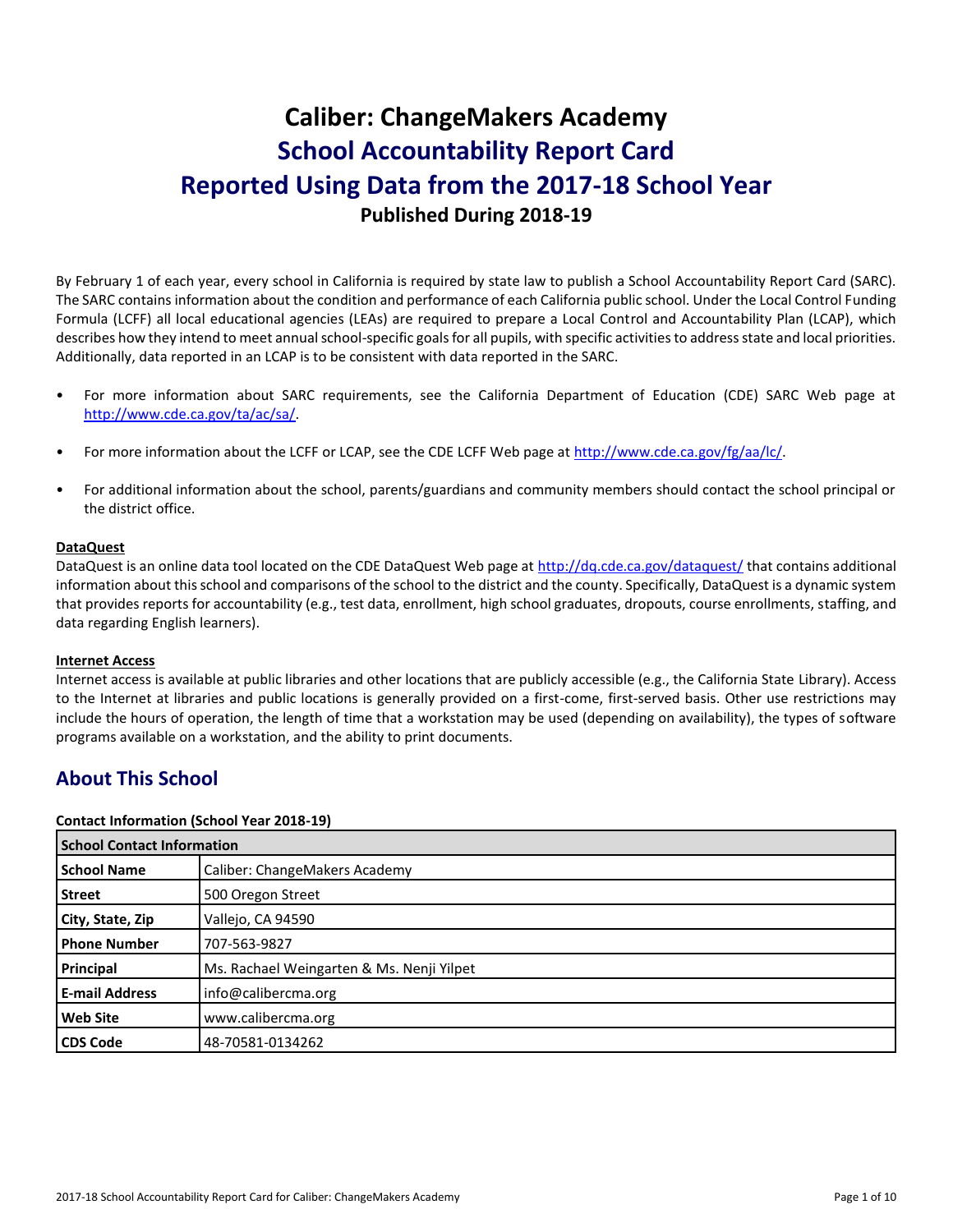| <b>District Contact Information</b> |                                |  |
|-------------------------------------|--------------------------------|--|
| <b>District Name</b>                | Caliber: ChangeMakers Academy  |  |
| l Phone Number                      | 707-563-9827                   |  |
| Superintendent                      | Ric Zappa CSO, Caliber Schools |  |
| <b>E-mail Address</b>               | info@calibercma.org            |  |
| <b>Web Site</b>                     | www.calibercma.org             |  |

## **School Description and Mission Statement (School Year 2018-19)**

Description: Caliber Schools are free, public, non-selective charter schools offering a rigorous, personalized, college preparatory education for Bay Area students. Caliber: ChangeMakers Academy, which opened in August 2016, currently serves approximately 700 students in Tk-8th grade.

Mission: Caliber's Mission is to achieve educational equity by shifting the experiences, expectations and outcomes for students in historically underserved communities. Our strengths-based educational program validates, affirms, respects and supports students, families and staff members to reach their full potential.

We achieve this mission through 9 core components of our educational model:

- \* Personalized learning
- \* Project-based science and social studies
- \* Blended English and Math
- \* Collaboration in grade teams
- \* Emotional intelligence
- \* Daily writing
- \* Longer school day
- \* Enrichment
- \* Computer coding and computational thinking

### **Student Enrollment by Grade Level (School Year 2017-18)**

| Grade<br>Level          | <b>Number of</b><br><b>Students</b> |
|-------------------------|-------------------------------------|
| Kindergarten            | 111                                 |
| Grade 1                 | 100                                 |
| <b>Grade 2</b>          | 50                                  |
| <b>Grade 3</b>          | 50                                  |
| Grade 4                 | 52                                  |
| Grade 6                 | 73                                  |
| Grade 7                 | 56                                  |
| <b>Total Enrollment</b> | 492                                 |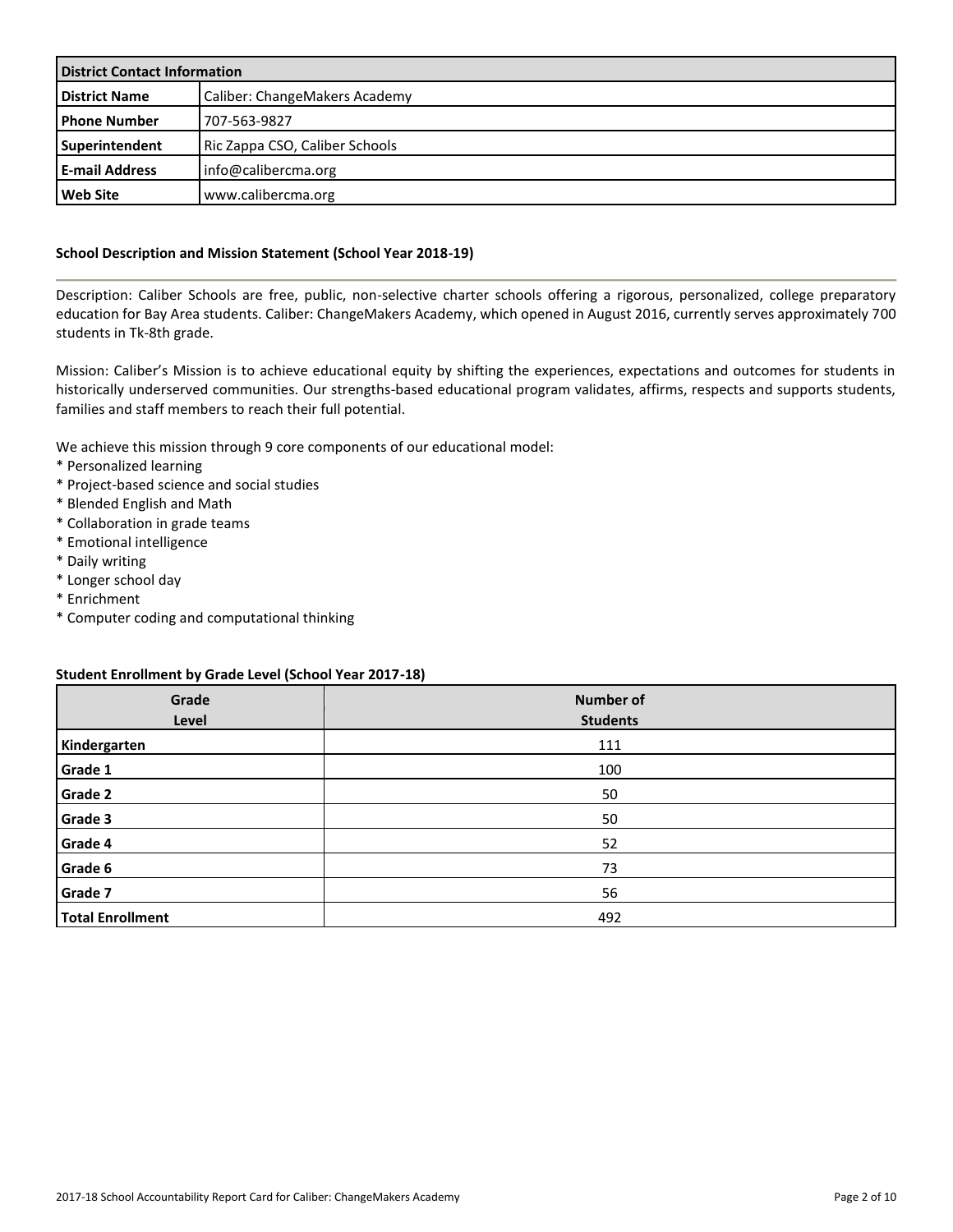## **Student Enrollment by Group (School Year 2017-18)**

| <b>Student</b><br>Group                | <b>Percent of</b><br><b>Total Enrollment</b> |
|----------------------------------------|----------------------------------------------|
| <b>Black or African American</b>       | 30.5                                         |
| American Indian or Alaska Native       | 0.0                                          |
| Asian                                  | 0.8                                          |
| <b>Filipino</b>                        | 9.6                                          |
| <b>Hispanic or Latino</b>              | 42.7                                         |
| Native Hawaiian or Pacific Islander    | 0.4                                          |
| White                                  | 7.9                                          |
| <b>Socioeconomically Disadvantaged</b> | 71.3                                         |
| <b>English Learners</b>                | 17.3                                         |
| <b>Students with Disabilities</b>      | 10.8                                         |
| <b>Foster Youth</b>                    | 0.0                                          |

## **A. Conditions of Learning**

## **State Priority: Basic**

The SARC provides the following information relevant to the State priority: Basic (Priority 1):

- Degree to which teachers are appropriately assigned and fully credentialed in the subject area and for the pupils they are teaching;
- Pupils have access to standards-aligned instructional materials; and
- School facilities are maintained in good repair.

### **Teacher Credentials**

|                                                                    |         | <b>District</b> |         |                               |
|--------------------------------------------------------------------|---------|-----------------|---------|-------------------------------|
| <b>Teachers</b>                                                    | 2016-17 | 2017-18         | 2018-19 | 2018-19                       |
| l With Full Credential                                             | 6       | 17              | 14      | 14                            |
| Without Full Credential                                            |         | 12, including   |         | 19, including   19, including |
| Teaching Outside Subject Area of Competence (with full credential) |         |                 |         |                               |
|                                                                    |         |                 |         |                               |

### **Teacher Misassignments and Vacant Teacher Positions**

| Indicator                                             | 2016-17 | 2017-18             | 2018-19             |  |  |
|-------------------------------------------------------|---------|---------------------|---------------------|--|--|
| <b>Misassignments of Teachers of English Learners</b> |         | 19, including 3 who | 18, including 5 who |  |  |
| <b>Total Teacher Misassignments *</b>                 |         | 19                  | 19                  |  |  |
| <b>Vacant Teacher Positions</b>                       |         |                     |                     |  |  |

at grade level, sut Note: "Misassignments" refers to the number of positions filled by teachers who lack legal authorization to teach that grade level, subject area, student group, etc.

\* Total Teacher Misassignments includes the number of Misassignments of Teachers of English Learners.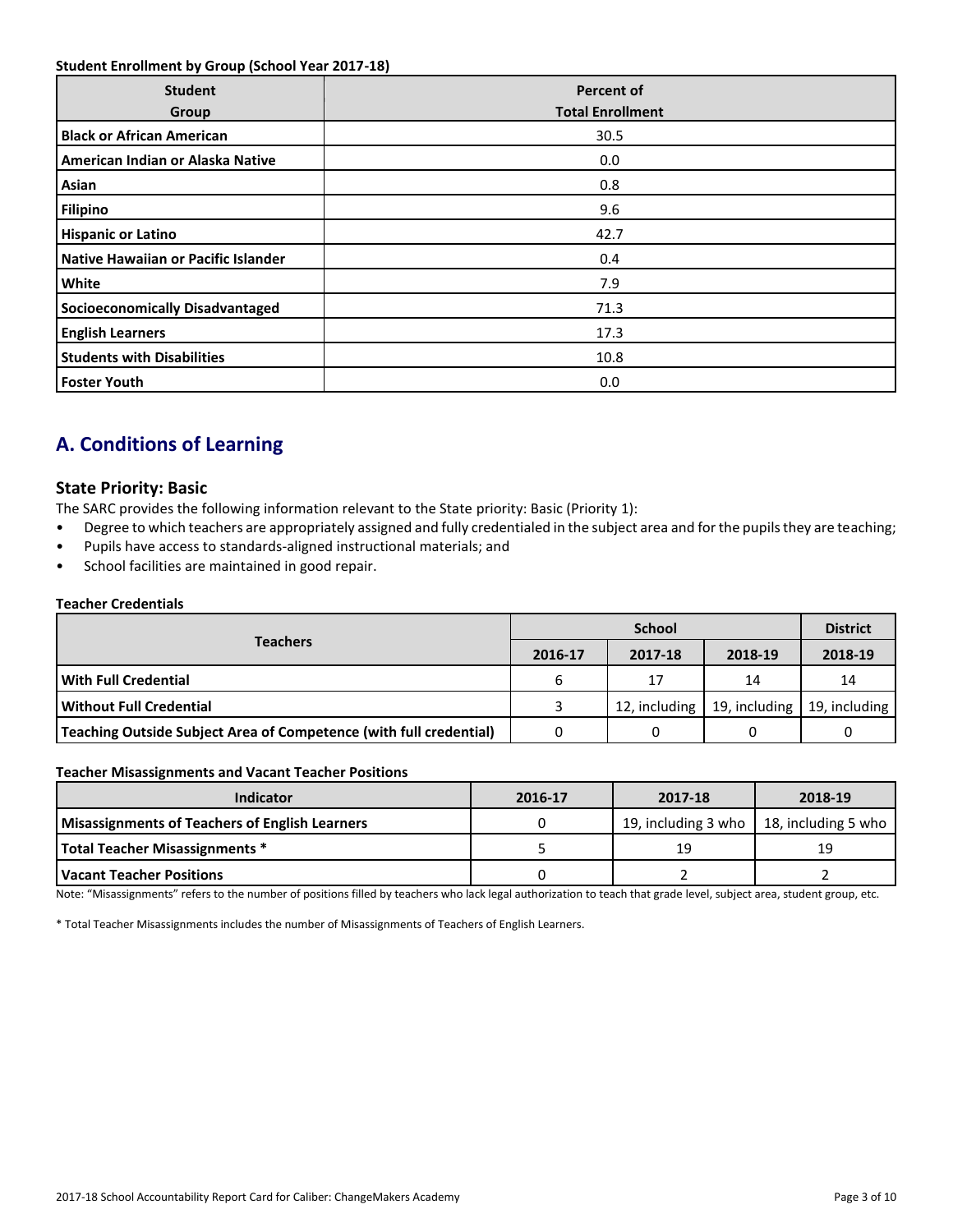## **Quality, Currency, Availability of Textbooks and Instructional Materials (School Year 2018-19)**

## **Year and month in which data were collected:** November 2018

Caliber's curriculum relies heavily on the use of adaptive instructional software instead of traditional textbooks. As a result, the materials reported here include many software tools that we use in different areas of our curriculum. In addition to the many instructional benefits of using software such as this (e.g., permitting highly personalized instruction), the school also benefits because the software is automatically updated over time, and is easily available to all students. As a result, all students have access to the most recent versions at all times.

| Subject                       | Textbooks and Instructional Materials/<br><b>Year of Adoption</b>                                                                                                                         | From<br><b>Most Recent</b><br><b>Adoption?</b> | <b>Percent of Students</b><br><b>Lacking Own</b><br><b>Assigned Copy</b> |
|-------------------------------|-------------------------------------------------------------------------------------------------------------------------------------------------------------------------------------------|------------------------------------------------|--------------------------------------------------------------------------|
| <b>Reading/Language Arts</b>  | Raz Kids<br>ThinkCerca<br>Newsela<br>Lucy Caulkins: Units of Study in Opinion, Information,<br>and Narrative Writing<br>Reading A-Z<br>No Red Ink<br>Scholastic<br><b>STEP Assessment</b> | Yes                                            | 0.0                                                                      |
| <b>Mathematics</b>            | Zearn<br>Khan Academy<br>Engage NY<br>Eureka Notebooks<br>Zearn Notebooks                                                                                                                 | Yes                                            | 0.0                                                                      |
| <b>Science</b>                | Amplify                                                                                                                                                                                   | Yes                                            | 0.0                                                                      |
| <b>History-Social Science</b> | DBQ curriculum<br><b>History Alive</b>                                                                                                                                                    | Yes                                            | 0.0                                                                      |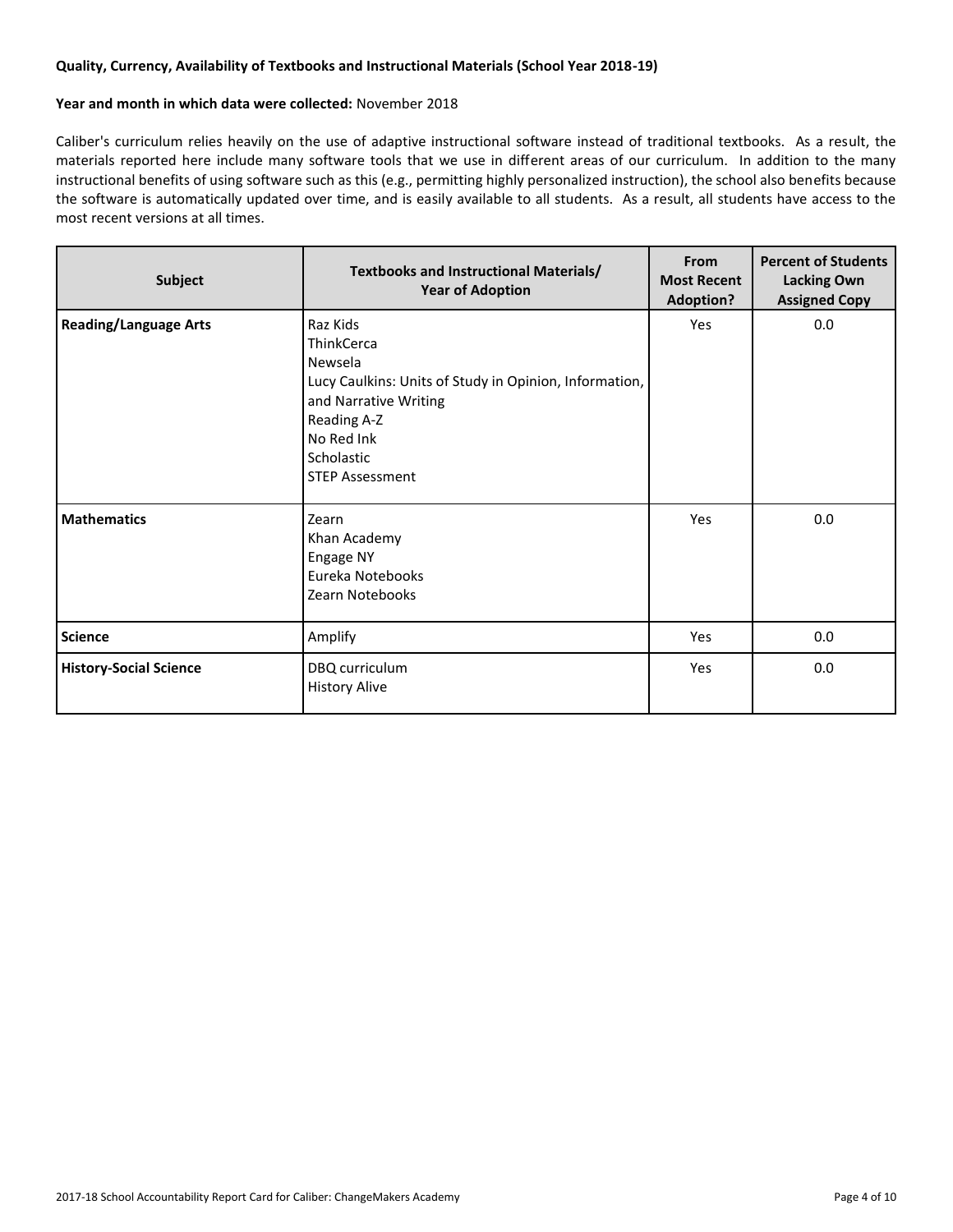## **School Facility Conditions and Planned Improvements (Most Recent Year)**

Caliber: ChangeMakers Academy moved into a leased, private facility in 2018 after having occupied a Vallejo City Unified School District (VCUSD) provided Prop 39 facility during most of the 2017-18 school year.

Caliber: ChangeMakers Academy has not conducted a formal FIT report on the new facility (which was newly construction in 2018), but we have made a subjective assessment of the facility conditions below.

Caliber maintains responsibility for ensuring the day-to-day cleanliness of the facility. The school custodial staff carries out daily cleaning schedules to ensure a clean and safe school.

### **School Facility Good Repair Status (Most Recent Year)**

Using the **most recently collected** FIT data (or equivalent), provide the following:

- Determination of repair status for systems listed
- Description of any needed maintenance to ensure good repair
- The year and month in which the data were collected
- The overall rating

| <b>School Facility Good Repair Status (Most Recent Year)</b><br>Year and month of the most recent FIT report: n/a, see below |                      |                                                            |  |  |
|------------------------------------------------------------------------------------------------------------------------------|----------------------|------------------------------------------------------------|--|--|
| <b>System Inspected</b>                                                                                                      | <b>Repair Status</b> | <b>Repair Needed and</b><br><b>Action Taken or Planned</b> |  |  |
| Systems: Gas Leaks, Mechanical/HVAC,<br>Sewer                                                                                | Good                 |                                                            |  |  |
| <b>Interior: Interior Surfaces</b>                                                                                           | Good                 |                                                            |  |  |
| <b>Cleanliness: Overall Cleanliness, Pest/</b><br>Vermin Infestation                                                         | Good                 |                                                            |  |  |
| <b>Electrical: Electrical</b>                                                                                                | Good                 |                                                            |  |  |
| Restrooms/Fountains: Restrooms, Sinks/<br><b>Fountains</b>                                                                   | Good                 |                                                            |  |  |
| Safety: Fire Safety, Hazardous Materials                                                                                     | Good                 |                                                            |  |  |
| <b>Structural: Structural Damage, Roofs</b>                                                                                  | Good                 |                                                            |  |  |
| External: Playground/School Grounds,<br>Windows/Doors/Gates/Fences                                                           | Fair                 |                                                            |  |  |

## **Overall Facility Rating (Most Recent Year)**

| Year and month of the most recent FIT report: n/a, see below |      |  |  |
|--------------------------------------------------------------|------|--|--|
| <b>Overall Rating</b>                                        | Good |  |  |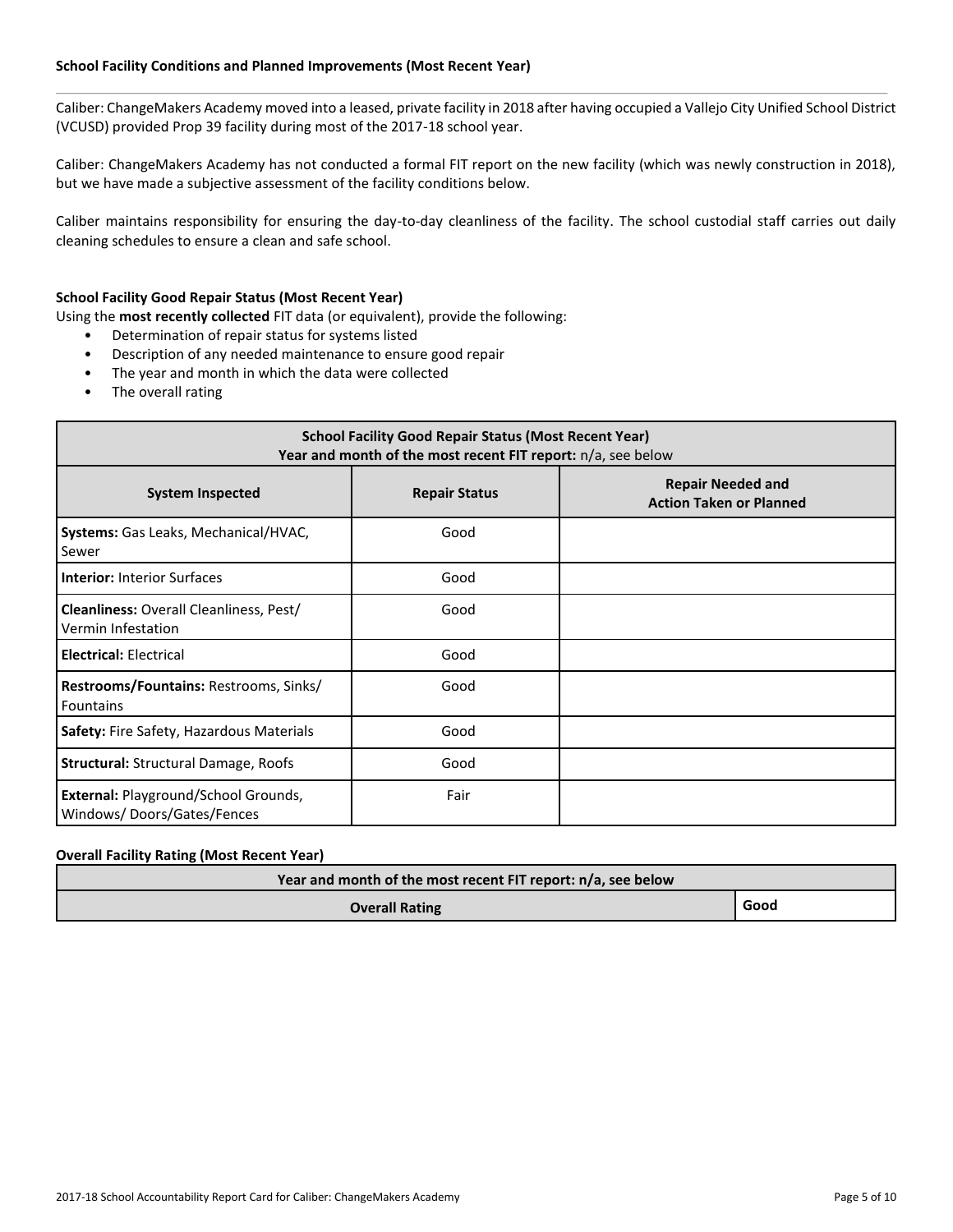## **B. Pupil Outcomes**

## **State Priority: Pupil Achievement**

The SARC provides the following information relevant to the State priority: Pupil Achievement (Priority 4):

- **Statewide assessments** (i.e., California Assessment of Student Performance and Progress [CAASPP] System, which includes the Smarter Balanced Summative Assessments for students in the general education population and the California Alternate Assessments [CAAs] for English language arts/literacy [ELA] and mathematics given in grades three through eight and grade eleven. Only eligible students may participate in the administration of the CAAs. CAAs items are aligned with alternate achievement standards, which are linked with the Common Core State Standards [CCSS] for students with the most significant cognitive disabilities); and
- The percentage of students who have successfully completed courses that satisfy the requirements for entrance to the University of California and the California State University, or career technical education sequences or programs of study.

## **CAASPP Test Results in English Language Arts/Literacy (ELA) and Mathematics for All Students Grades Three through Eight and Grade Eleven**

|                                                                      | Percent of Students Meeting or Exceeding the State Standards<br>$\left(\text{grades }3 - 8 \text{ and } 11\right)$ |         |                 |         |              |         |  |
|----------------------------------------------------------------------|--------------------------------------------------------------------------------------------------------------------|---------|-----------------|---------|--------------|---------|--|
| <b>Subject</b>                                                       | <b>School</b>                                                                                                      |         | <b>District</b> |         | <b>State</b> |         |  |
|                                                                      | 2016-17                                                                                                            | 2017-18 | 2016-17         | 2017-18 | 2016-17      | 2017-18 |  |
| <b>English Language Arts/Literacy</b><br>$\sqrt{grades}$ 3-8 and 11) | 48.0                                                                                                               | 49.0    | 30.0            | 32.0    | 48.0         | 50.0    |  |
| <b>Mathematics</b><br>$\sqrt{grades}$ 3-8 and 11)                    | 30.0                                                                                                               | 38.0    | 21.0            | 21.0    | 37.0         | 38.0    |  |

Note: Percentages are not calculated when the number of students tested is ten or less, either because the number of students in this category is too small for statistical accuracy or to protect student privacy.

Note: ELA and mathematics test results include the Smarter Balanced Summative Assessment and the CAA. The "Percent Met or Exceeded" is calculated by taking the total number of students who met or exceeded the standard on the Smarter Balanced Summative Assessment plus the total number of students who met the standard (i.e., achieved Level 3–Alternate) on the CAAs divided by the total number of students who participated in both assessments.

## **CAASPP Test Results in ELA by Student Group**

**Grades Three through Eight and Grade Eleven (School Year 2017-18)**

| <b>Student Group</b>                   | <b>Total</b><br><b>Enrollment</b> | <b>Number</b><br><b>Tested</b> | Percent<br><b>Tested</b> | <b>Percent</b><br><b>Met or Exceeded</b> |
|----------------------------------------|-----------------------------------|--------------------------------|--------------------------|------------------------------------------|
| <b>All Students</b>                    | 222                               | 221                            | 99.55                    | 49.32                                    |
| Male                                   | 111                               | 111                            | 100.00                   | 40.54                                    |
| Female                                 | 111                               | 110                            | 99.10                    | 58.18                                    |
| <b>Black or African American</b>       | 76                                | 76                             | 100.00                   | 43.42                                    |
| Asian                                  | --                                | --                             | $- -$                    | $\overline{\phantom{a}}$                 |
| <b>Filipino</b>                        | 17                                | 17                             | 100.00                   | 64.71                                    |
| <b>Hispanic or Latino</b>              | 101                               | 100                            | 99.01                    | 50.00                                    |
| Native Hawaiian or Pacific Islander    | --                                | --                             | $-$                      | $- -$                                    |
| White                                  | 12                                | 12                             | 100.00                   | 58.33                                    |
| <b>Two or More Races</b>               | 13                                | 13                             | 100.00                   | 53.85                                    |
| <b>Socioeconomically Disadvantaged</b> | 170                               | 169                            | 99.41                    | 44.38                                    |
| <b>English Learners</b>                | 72                                | 72                             | 100.00                   | 41.67                                    |
| <b>Students with Disabilities</b>      | 25                                | 25                             | 100.00                   | 20.00                                    |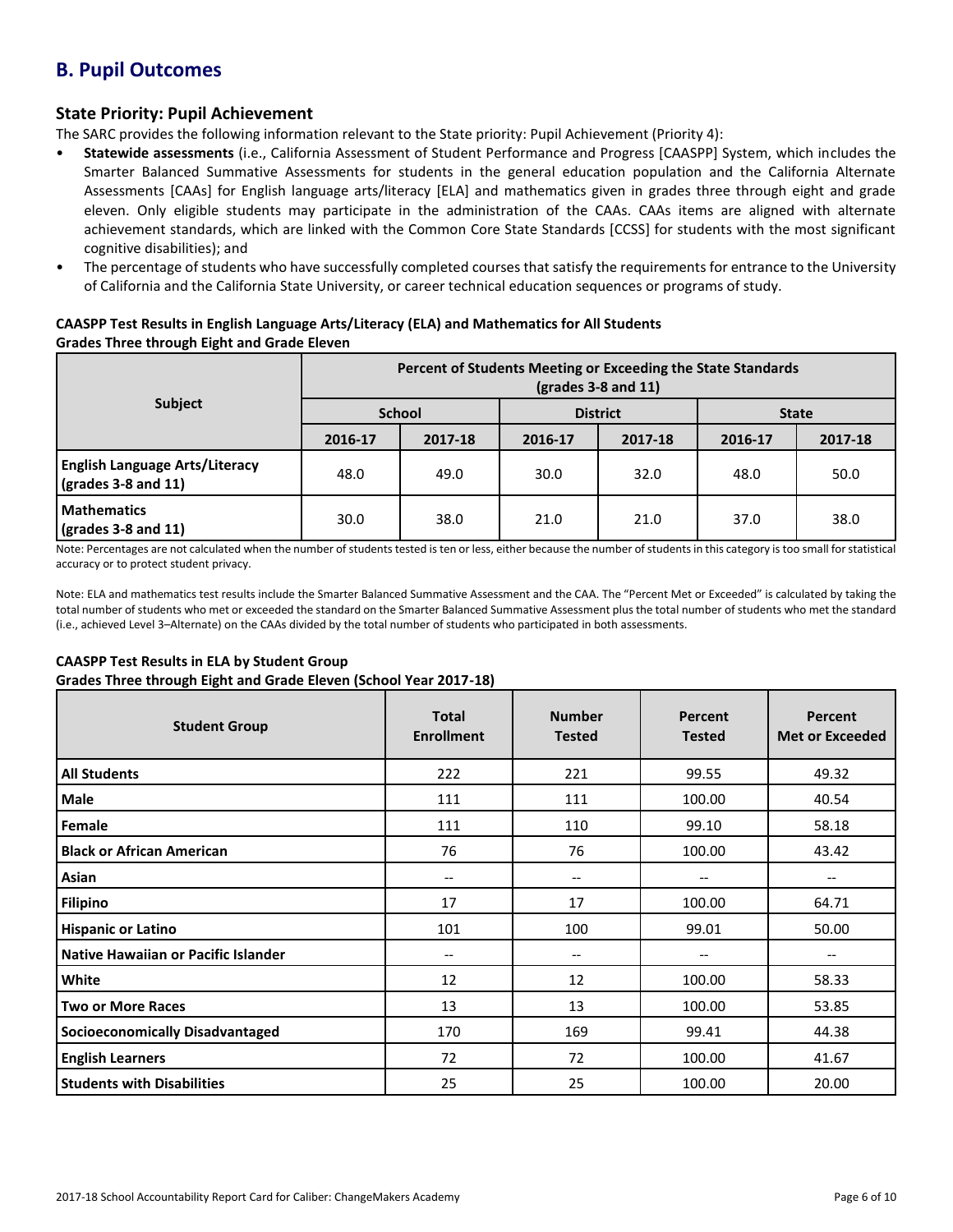Note: ELA test results include the Smarter Balanced Summative Assessment and the CAA. The "Percent Met or Exceeded" is calculated by taking the total number of students who met or exceeded the standard on the Smarter Balanced Summative Assessment plus the total number of students who met the standard (i.e., achieved Level 3–Alternate) on the CAAs divided by the total number of students who participated in both assessments.

Note: Double dashes (--) appear in the table when the number of students is ten or less, either because the number of students in this category is too small for statistical accuracy or to protect student privacy.

Note: The number of students tested includes all students who participated in the test whether they received a score or not; however, the number of students tested is not the number that was used to calculate the achievement level percentages. The achievement level percentages are calculated using only students who received scores.

## **CAASPP Test Results in Mathematics by Student Group Grades Three through Eight and Grade Eleven (School Year 2017-18)**

| <b>Student Group</b>                   | <b>Total</b><br><b>Enrollment</b> | <b>Number</b><br><b>Tested</b>      | <b>Percent</b><br><b>Tested</b> | <b>Percent</b><br><b>Met or Exceeded</b> |
|----------------------------------------|-----------------------------------|-------------------------------------|---------------------------------|------------------------------------------|
| <b>All Students</b>                    | 223                               | 222                                 | 99.55                           | 38.29                                    |
| Male                                   | 112                               | 111                                 | 99.11                           | 36.94                                    |
| Female                                 | 111                               | 111                                 | 100                             | 39.64                                    |
| <b>Black or African American</b>       | 76                                | 76                                  | 100                             | 30.26                                    |
| Asian                                  | --                                | $\hspace{0.05cm}$ $\hspace{0.05cm}$ | --                              | $\overline{\phantom{m}}$                 |
| <b>Filipino</b>                        | 17                                | 17                                  | 100                             | 47.06                                    |
| <b>Hispanic or Latino</b>              | 101                               | 101                                 | 100                             | 38.61                                    |
| Native Hawaiian or Pacific Islander    | --                                | $\qquad \qquad -$                   | --                              | $\overline{\phantom{m}}$                 |
| White                                  | 13                                | 12                                  | 92.31                           | 58.33                                    |
| <b>Two or More Races</b>               | 13                                | 13                                  | 100                             | 46.15                                    |
| <b>Socioeconomically Disadvantaged</b> | 170                               | 170                                 | 100                             | 36.47                                    |
| <b>English Learners</b>                | 72                                | 72                                  | 100                             | 30.56                                    |
| <b>Students with Disabilities</b>      | 26                                | 25                                  | 96.15                           | 12                                       |

Note: Mathematics test results include the Smarter Balanced Summative Assessment and the CAA. The "Percent Met or Exceeded" is calculated by taking the total number of students who met or exceeded the standard on the Smarter Balanced Summative Assessment plus the total number of students who met the standard (i.e., achieved Level 3–Alternate) on the CAAs divided by the total number of students who participated in both assessments.

Note: Double dashes (--) appear in the table when the number of students is ten or less, either because the number of students in this category is too small for statistical accuracy or to protect student privacy.

Note: The number of students tested includes all students who participated in the test whether they received a score or not; however, the number of students tested is not the number that was used to calculate the achievement level percentages. The achievement level percentages are calculated using only students who received scores.

### **CAASPP Test Results in Science for All Students Grades Five, Eight, and Ten**

| <b>Subject</b>                | Percentage of Students Meeting or Exceeding the State Standard |         |                 |         |              |         |  |  |  |
|-------------------------------|----------------------------------------------------------------|---------|-----------------|---------|--------------|---------|--|--|--|
|                               | <b>School</b>                                                  |         | <b>District</b> |         | <b>State</b> |         |  |  |  |
|                               | 2016-17                                                        | 2017-18 | 2016-17         | 2017-18 | 2016-17      | 2017-18 |  |  |  |
| Science (grades 5, 8, and 10) | N/A                                                            | N/A     | N/A             | N/A     | N/A          | N/A     |  |  |  |

Note: Cells with N/A values do not require data.

Note: The 2016–17 and 2017–18 data are not available. The CDE is developing a new science assessment based on the Next Generation Science Standards for California Public Schools (CA NGSS). The CAST was pilot-tested in spring 2017 and field-tested in spring 2018. The CAST will be administered operationally during the 2018–19 school year. The CAA for Science was pilot-tested for two years (i.e., 2016–17 and 2017–18) and the CAA for Science will be field-tested in 2018–19.

Note: Science test results include the CAST and the CAA for Science. The "Percent Met or Exceeded" is calculated by taking the total number of students who met or exceeded the standard on the CAST plus the total number of students who met the standard (i.e., achieved Level 3–Alternate) on the CAA for Science divided by the total number of students who participated on both assessments.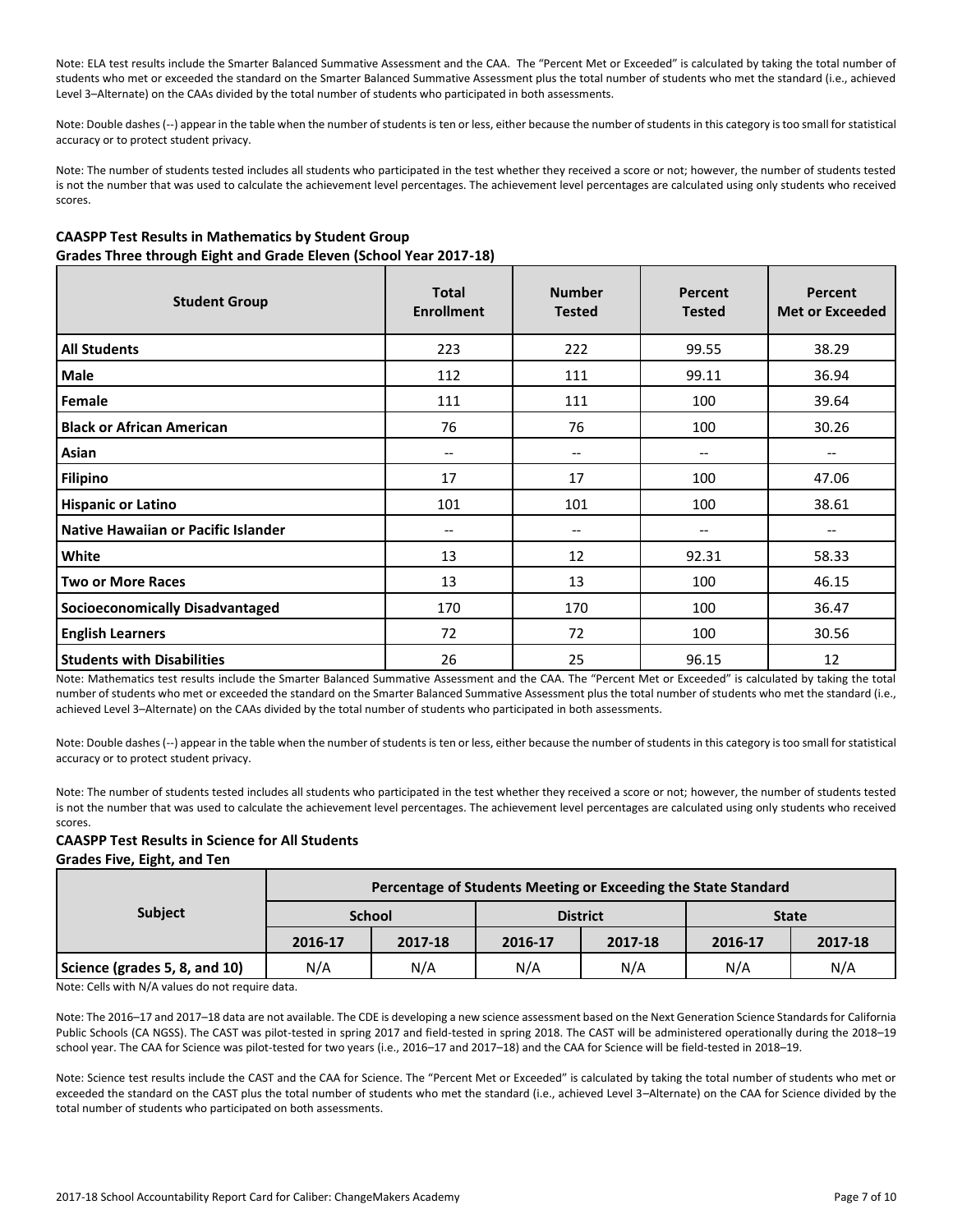## **State Priority: Other Pupil Outcomes**

The SARC provides the following information relevant to the State priority: Other Pupil Outcomes (Priority 8):

Pupil outcomes in the subject areas of physical education.

## **California Physical Fitness Test Results (School Year 2017-18)**

| Grade | <b>Percent of Students Meeting Fitness Standards</b> |                              |                             |  |  |  |  |
|-------|------------------------------------------------------|------------------------------|-----------------------------|--|--|--|--|
| Level | <b>Four of Six Standards</b>                         | <b>Five of Six Standards</b> | <b>Six of Six Standards</b> |  |  |  |  |
|       | 14.8                                                 | ∩ G                          | 1 C                         |  |  |  |  |

Note: Percentages are not calculated when the number of students tested is ten or less, either because the number of students in this category is too small for statistical accuracy or to protect student privacy.

## **C. Engagement**

## **State Priority: Parental Involvement**

The SARC provides the following information relevant to the State priority: Parental Involvement (Priority 3):

• Efforts the school district makes to seek parent input in making decisions for the school district and each school site.

## **Opportunities for Parental Involvement (School Year 2018-19)**

Caliber: ChangeMakers Academy hosts parent education opportunities monthly and has an active Family Connections Committee (FCC). The FCC provides a forum for parents to meet each other, meet with teachers, share ideas with the school administration, and plan events for the school. The group meets on a monthly basis at the school and childcare is provided. Many parents volunteer throughout the school day in the classroom and around campus. Social events such as the Fall Festival, Science Night and Winter Music Concert bring the entire community together. For more information on getting involved with any parent groups at the school, please contact the front office at info@calibercma.org or (707) 563-9827.

## **State Priority: School Climate**

The SARC provides the following information relevant to the State priority: School Climate (Priority 6):

- Pupil suspension rates;
- Pupil expulsion rates; and
- Other local measures on the sense of safety.

## **Suspensions and Expulsions**

|                    | <b>School</b> |         |         | <b>District</b> |         |         | <b>State</b> |         |         |
|--------------------|---------------|---------|---------|-----------------|---------|---------|--------------|---------|---------|
| Rate               | 2015-16       | 2016-17 | 2017-18 | 2015-16         | 2016-17 | 2017-18 | 2015-16      | 2016-17 | 2017-18 |
| <b>Suspensions</b> | 0.0           | 0.3     | 0.0     | 10.6            | 9.5     | 8.7     | 3.7          | 3.7     | 3.5     |
| <b>Expulsions</b>  | 0.0           | 0.0     | 0.0     | 0.2             | 0.2     | 0.2     | 0.1          | 0.1     | 0.1     |

### **School Safety Plan (School Year 2018-19)**

Caliber: ChangeMakers Academy maintains a school and student safety plan and has trained school staff and students on the safety procedures outlined in the plan.

This safety plan includes the following:

- \* School Safety Team
- \* Annual Safety Goals
- \* Policies & Procedures
- \* Child Abuse Policy & Procedure
- \* Sexual Harassment Policy & Procedure
- \* Suspension and Expulsion / Due Process
- \* Dress and Groom Policy
- \* Employee Security Policy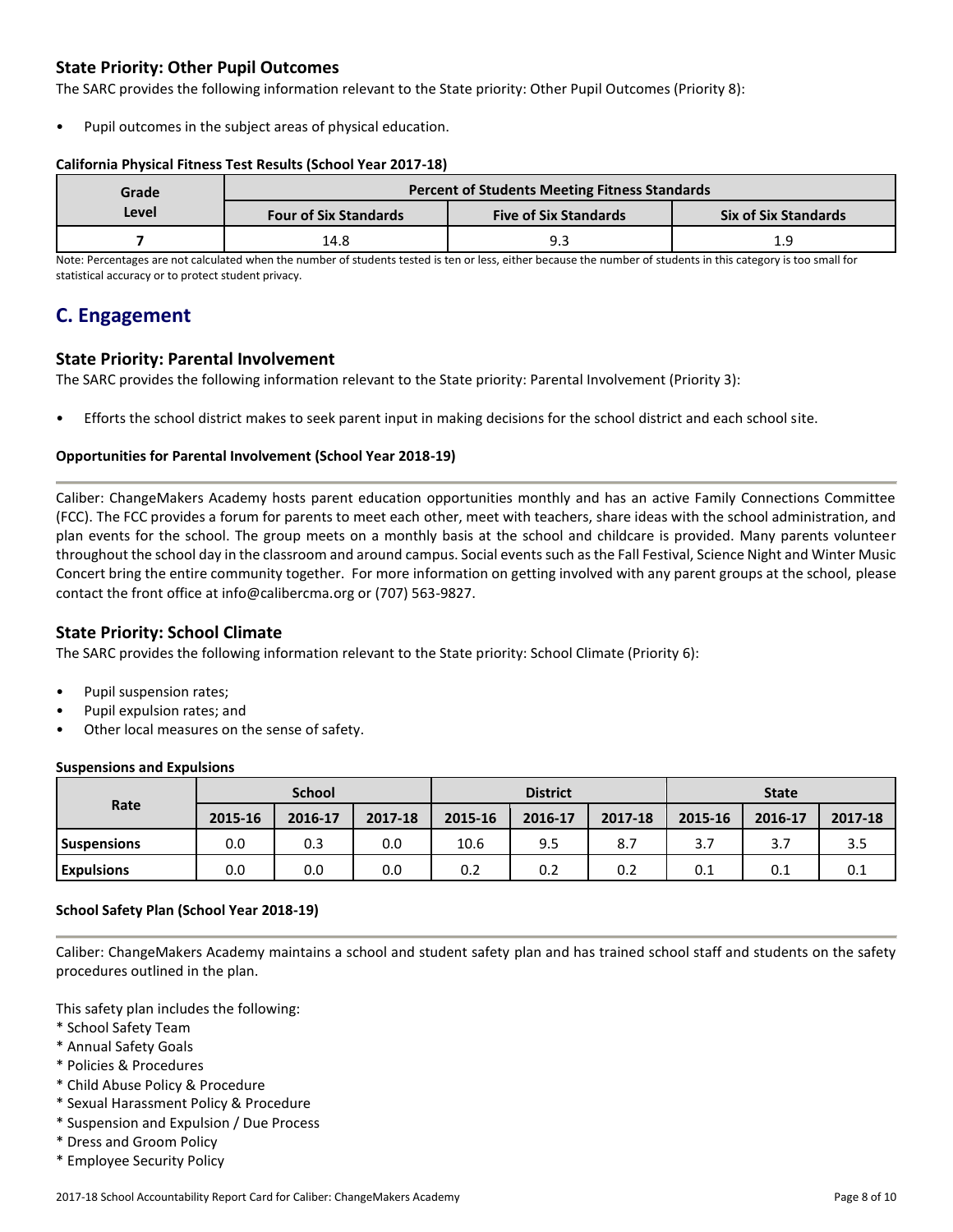- \* Emergency Disaster Procedures & Drills
- \* Drill Schedules & Report
- \* Emergency Contact Information
- \* Procedures for Ingress & Egress
- \* Emergency Evacuation: Principal's check list
- \* Emergency Evacuation: Teacher's checklist
- \* School Site Evacuation Map
- \* Off Campus Evacuation Map
- \* Emergency/Crisis 1st Level Response Protocol.

## **D. Other SARC Information**

The information in this section is required to be in the SARC but is not included in the state priorities for LCFF.

## **Average Class Size and Class Size Distribution (Elementary)**

|                         | 2015-16                     |          |                          | 2016-17 |                             |                          |                | 2017-18 |                             |          |                |       |
|-------------------------|-----------------------------|----------|--------------------------|---------|-----------------------------|--------------------------|----------------|---------|-----------------------------|----------|----------------|-------|
| Grade                   | Avg.                        |          | <b>Number of Classes</b> |         | Avg.                        | <b>Number of Classes</b> |                | Avg.    | <b>Number of Classes</b>    |          |                |       |
| Level                   | <b>Class</b><br><b>Size</b> | $1 - 20$ | $21 - 32$                | $33+$   | <b>Class</b><br><b>Size</b> | $1 - 20$                 | $21 - 32$      | $33+$   | <b>Class</b><br><b>Size</b> | $1 - 20$ | $21 - 32$      | $33+$ |
| К                       |                             |          |                          |         | 22                          | 1                        | 4              |         | 22                          | 1        | 4              |       |
|                         |                             |          |                          |         | 25                          |                          | $\overline{2}$ |         | 25                          |          | 4              |       |
| $\overline{2}$          |                             |          |                          |         | 23                          |                          | 2              |         | 25                          |          | 2              |       |
| $\overline{\mathbf{3}}$ |                             |          |                          |         | 26                          |                          | 2              |         | 17                          | 1        | $\overline{2}$ |       |
| 4                       |                             |          |                          |         |                             |                          |                |         | 26                          |          | $\overline{2}$ |       |
| 6<br>. .                | $\sim$ $\sim$               |          | $-1$                     |         | 25                          | $\sim$ $\sim$            | 2              |         | 24                          |          | 3              |       |

Number of classes indicates how many classes fall into each size category (a range of total students per class).

\*\* "Other" category is for multi-grade level classes.

### **Academic Counselors and Other Support Staff (School Year 2017-18)**

| <b>Title</b>                                               | <b>Number of FTE</b><br><b>Assigned to School</b> | <b>Average Number of Students per</b><br><b>Academic Counselor</b> |
|------------------------------------------------------------|---------------------------------------------------|--------------------------------------------------------------------|
| <b>Academic Counselor</b>                                  | 0                                                 | O                                                                  |
| <b>Counselor (Social/Behavioral or Career Development)</b> |                                                   | N/A                                                                |
| Library Media Teacher (Librarian)                          |                                                   | N/A                                                                |
| Library Media Services Staff (Paraprofessional)            | <sup>0</sup>                                      | N/A                                                                |
| Psychologist                                               | .5                                                | N/A                                                                |
| <b>Social Worker</b>                                       | .5                                                | N/A                                                                |
| <b>Nurse</b>                                               | 0                                                 | N/A                                                                |
| <b>Speech/Language/Hearing Specialist</b>                  | 0                                                 | N/A                                                                |
| <b>Resource Specialist (non-teaching)</b>                  |                                                   | N/A                                                                |
| Other                                                      | 0                                                 | N/A                                                                |

Note: Cells with N/A values do not require data.

\*One Full Time Equivalent (FTE) equals one staff member working full time; one FTE could also represent two staff members who each work 50 percent of full time.